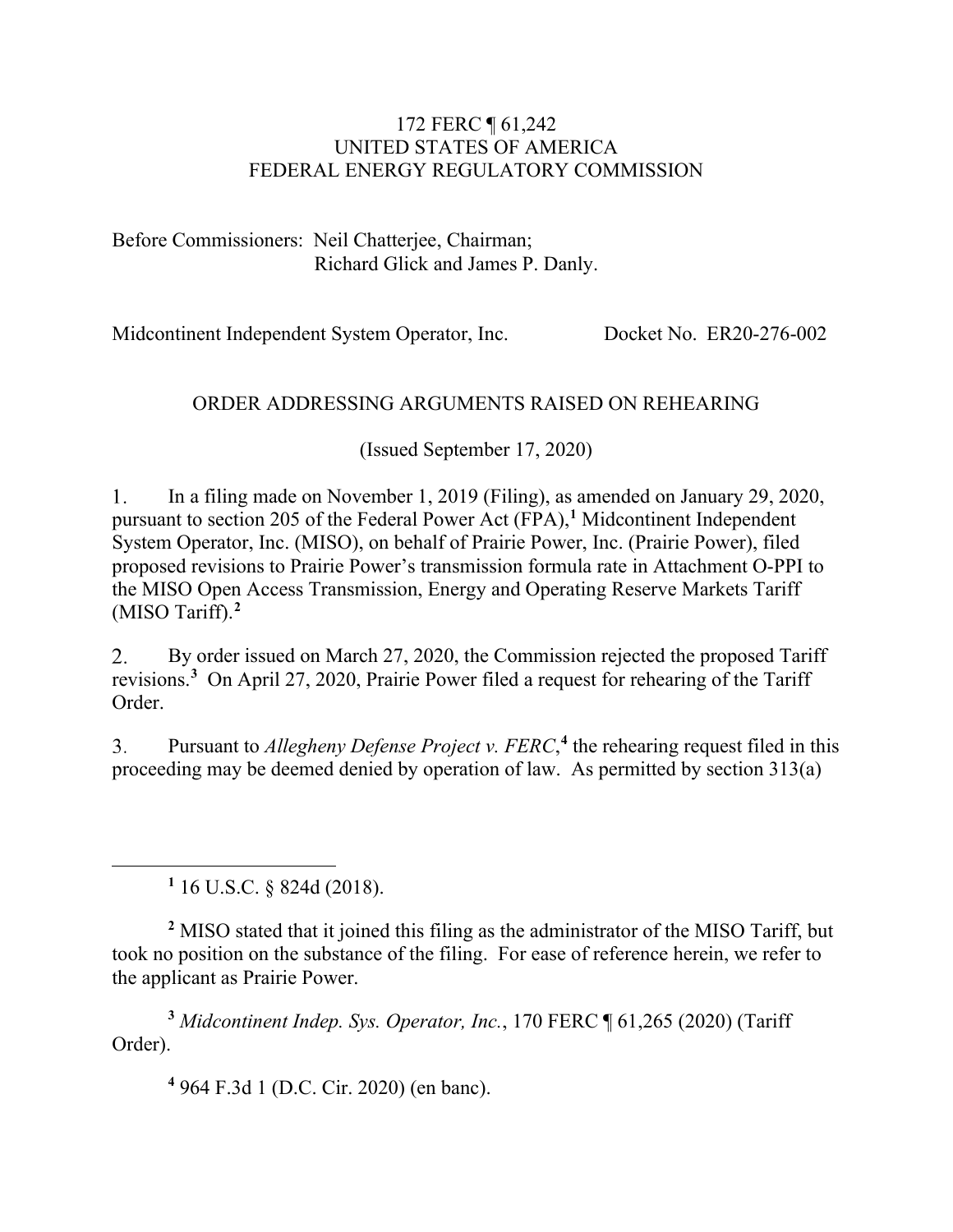of the FPA, **[5](#page-1-0)** however, we are modifying the discussion in the Tariff Order and continue to reach the same result in this proceeding, as discussed below.**[6](#page-1-1)**

# **I. Background**

A more detailed description of this proceeding is set forth in in the Tariff Order**[7](#page-1-2)**  $\overline{4}$ . and will not be repeated here.

Briefly, Prairie Power proposed revisions to the MISO Tariff that would allow  $5<sub>1</sub>$ Prairie Power to adopt a hypothetical capital structure of 50% equity and 50% long-term debt for purposes of determining its transmission revenue requirement, rather than using its actual capital structure of 18.9% equity and 81.1% debt.**[8](#page-1-3)**

6. In the Tariff Order, the Commission found that Prairie Power failed to demonstrate that using its proposed hypothetical capital structure as a basis for its transmission revenue requirement was just and reasonable, and therefore rejected the filing.**[9](#page-1-4)**

# **II. Request for Rehearing**

 $7<sub>1</sub>$ On rehearing, Prairie Power argues that the Tariff Order failed to follow the applicable three-part test for determining whether to apply a hypothetical capital structure for revenue requirements.**[10](#page-1-5)**

<span id="page-1-2"></span><span id="page-1-1"></span>**<sup>6</sup>** *Allegheny Def. Project*, 964 F.3d at 16-17. The Commission is not changing the outcome of the Tariff Order. *See Smith Lake Improvement & Stakeholders Ass'n v. FERC*, 809 F.3d 55, 56-57 (D.C. Cir. 2015).

**<sup>7</sup>** Tariff Order, 170 FERC ¶ 61,265 at PP 2-29.

<span id="page-1-3"></span>**<sup>8</sup>** Filing at 2.

<span id="page-1-4"></span>**<sup>9</sup>** Tariff Order, 170 FERC ¶ 61,265 at PP 31-37.

<span id="page-1-5"></span>**<sup>10</sup>** Request for Rehearing at 8-16.

<span id="page-1-0"></span>**<sup>5</sup>** 16 U.S.C. § 825*l*(a) ("Until the record in a proceeding shall have been filed in a court of appeals, as provided in subsection (b), the Commission may at any time, upon reasonable notice and in such manner as it shall deem proper, modify or set aside, in whole or in part, any finding or order made or issued by it under the provisions of this chapter.").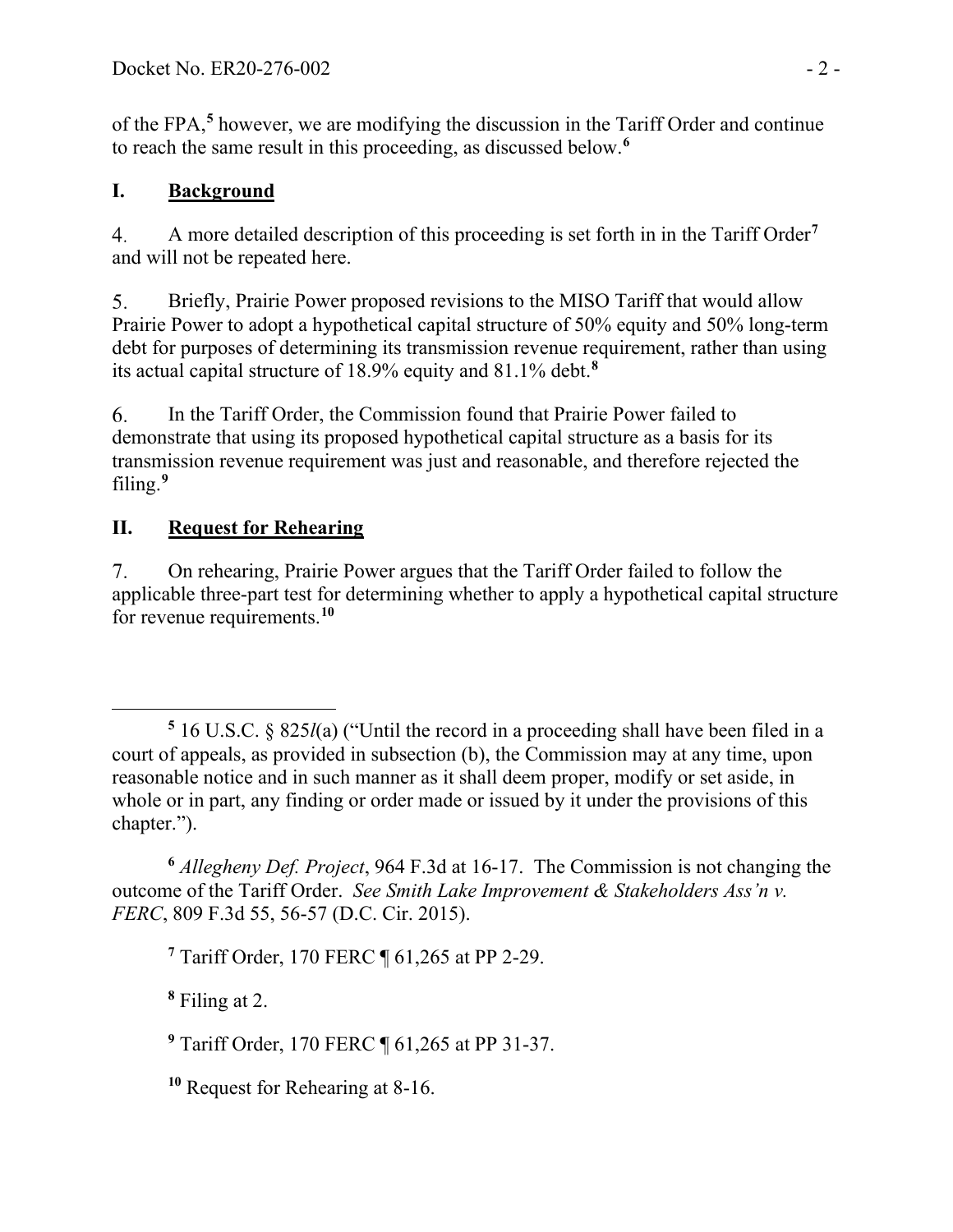8. Prairie Power further argues that the Commission erred in determining that the proposed capital structure was not justified by Prairie Power's use of the MISO-wide base return on equity (ROE). **[11](#page-2-0)**

9. On May 19, 2020, Ameren Services Company, on behalf of Ameren Illinois Company (collectively, Ameren) filed a Motion for Leave to Answer and Answer. On June 16, 2020, Prairie Power filed a Motion to Reject Answer, or in the Alternative Motion for Leave to Answer and Answer. On July 30, 2020, Ameren filed a subsequent Motion for Leave to Answer and Answer.

## **III. Discussion**

# **A. Procedural Matters**

10. Rule 713(d)(1) of the Commission's Rules of Practice and Procedure prohibits an answer to a request for rehearing.**[12](#page-2-1)** Thus, we deny Ameren's and Prairie Power's requests to answer, and reject the answers.

# **B. Substantive Matters**

11. We are not persuaded by Prairie Power's arguments and sustain the result of the Tariff Order, as discussed below.

As the Commission found in the Tariff Order, **[13](#page-2-2)** rates are intended to provide 12. utilities the opportunity to recover their costs of providing service, including the cost of capital, and the Commission's default preference is to base rates on a company's actual capital structure. **[14](#page-2-3)** While using a hypothetical cost of capital may be appropriate in some

<span id="page-2-0"></span>**<sup>11</sup>** *Id.* at 16-19.

**<sup>12</sup>** 18 C.F.R. § 385.713 (2020).

**<sup>13</sup>** Tariff Order, 170 FERC ¶ 61,265 at PP 31-37.

<span id="page-2-3"></span><span id="page-2-2"></span><span id="page-2-1"></span>**<sup>14</sup>** *ITC Holdings Corp. v. Interstate Power and Light*, 121 FERC ¶ 61,229, at P 49 (2007) (noting Commission's "preference to use a utility's own capital structure" absent exceptions); *Arkansas La. Gas Co*., 31 FERC ¶ 61,318, at 61,726 (1985) (holding that "as a matter of general policy … actual rather than hypothetical capital structures should be used for developing an overall rate of return…"); *Ky. W. Va. Gas Co.*, 2 FERC ¶ 61,139, at 61,325 (1978) ("The first choice is to use the actual capital structure of the firm being regulated.").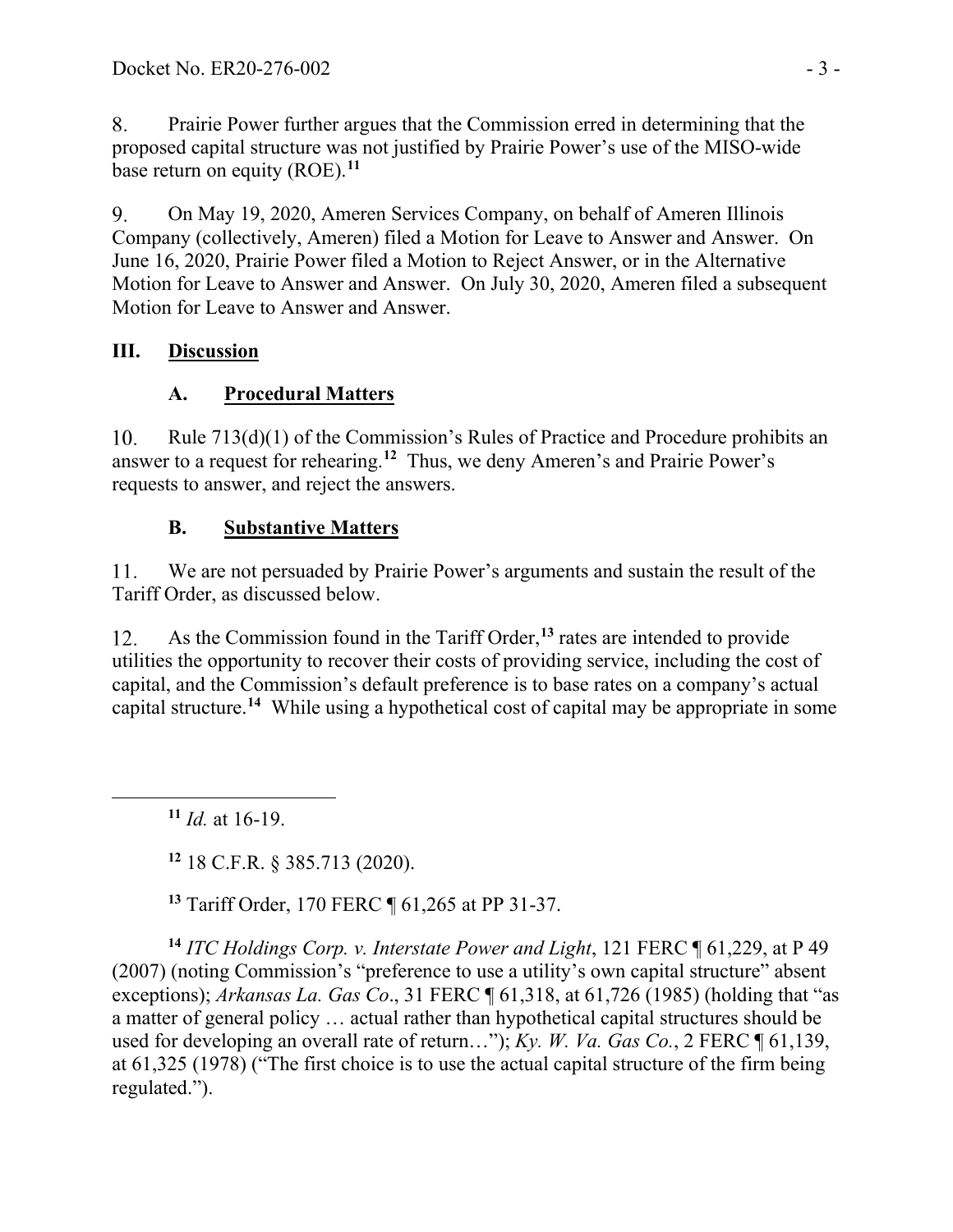circumstances, Prairie Power has failed to demonstrate that its situation warrants such an exception.

We are not convinced by Prairie Power's argument<sup>[15](#page-3-0)</sup> that the Commission failed 13. to follow the applicable three-part test for determining whether to apply a hypothetical capital structure for revenue requirements. As the Tariff Order noted, the three-part test cited is typically followed to determine whether to use for ratemaking a subsidiary's actual capital structure or the parent company's actual capital structure. **[16](#page-3-1)** The Commission noted that no such parent-subsidiary relationship existed in this case and the three-part test did not apply.**[17](#page-3-2)** Prairie Power argues on rehearing that in the past the Commission did not limit the three-part test to parent-subsidiary contexts, only that it would "most often" impute the capital structure of a corporate parent. **[18](#page-3-3)** However, as Opinion No. 414-A shows, the three-part test was created to examine whether a regulated entity's "financing is controlled by another entity, such as a corporate parent."**[19](#page-3-4)** In light of this background, we find that the language cited by Prairie Power was merely an acknowledgement that a company other than a direct parent might control the financing of a regulated entity, and was not intended to broaden the three-part test to situations where no parent-subsidiary relationship exists. **[20](#page-3-5)**

<span id="page-3-0"></span>14. Prairie Power conflates precedent concerning the applicability of the three-part test with separate lines of Commission precedent that have developed with respect to use of hypothetical capital structures.**[21](#page-3-6)** However, these cases are not applications of the three-

**<sup>15</sup>** Request for Rehearing at 8-16.

**<sup>16</sup>** Tariff Order, 170 FERC ¶ 61,265 at P 34.

**<sup>17</sup>** *Id.*

<span id="page-3-3"></span><span id="page-3-2"></span><span id="page-3-1"></span>**<sup>18</sup>** Request for Rehearing at 8 (quoting *Transcon. Gas Pipe Line Corp*., Opinion No. 414, 80 FERC ¶ 61,157, *granting reh'g in part*, Opinion No. 414-A, 84 FERC ¶ 61,084, at 61,413 (1998), *reh'g denied*, Opinion No. 414-B, 85 FERC ¶ 61,323 (1998), *pet. for review denied*, *N.C. Utils. Comm'n v. FERC*, 203 F.3d 53 (D.C. Cir. 2000)).

<span id="page-3-4"></span>**<sup>19</sup>** Opinion No. 414-A, 84 FERC at 61,412-13; *see also Enbridge Pipelines LLC*, 139 FERC ¶ 63,015, at P 231 (2012) (noting that the three-part showing "is designed to establish a company as an independent financing entity").

<span id="page-3-5"></span>**<sup>20</sup>** Prairie Power cites no case where the Commission applied the three-part test outside the parent-subsidiary context, and we are aware of none.

<span id="page-3-6"></span>**<sup>21</sup>** Request for Rehearing at 12-13 (citing *Mo. Interstate Gas, LLC*, 119 FERC ¶ 61,074, at P 62 (2007), *vacated on other grounds sub nom. Mo. Pub. Serv. Comm'n v.*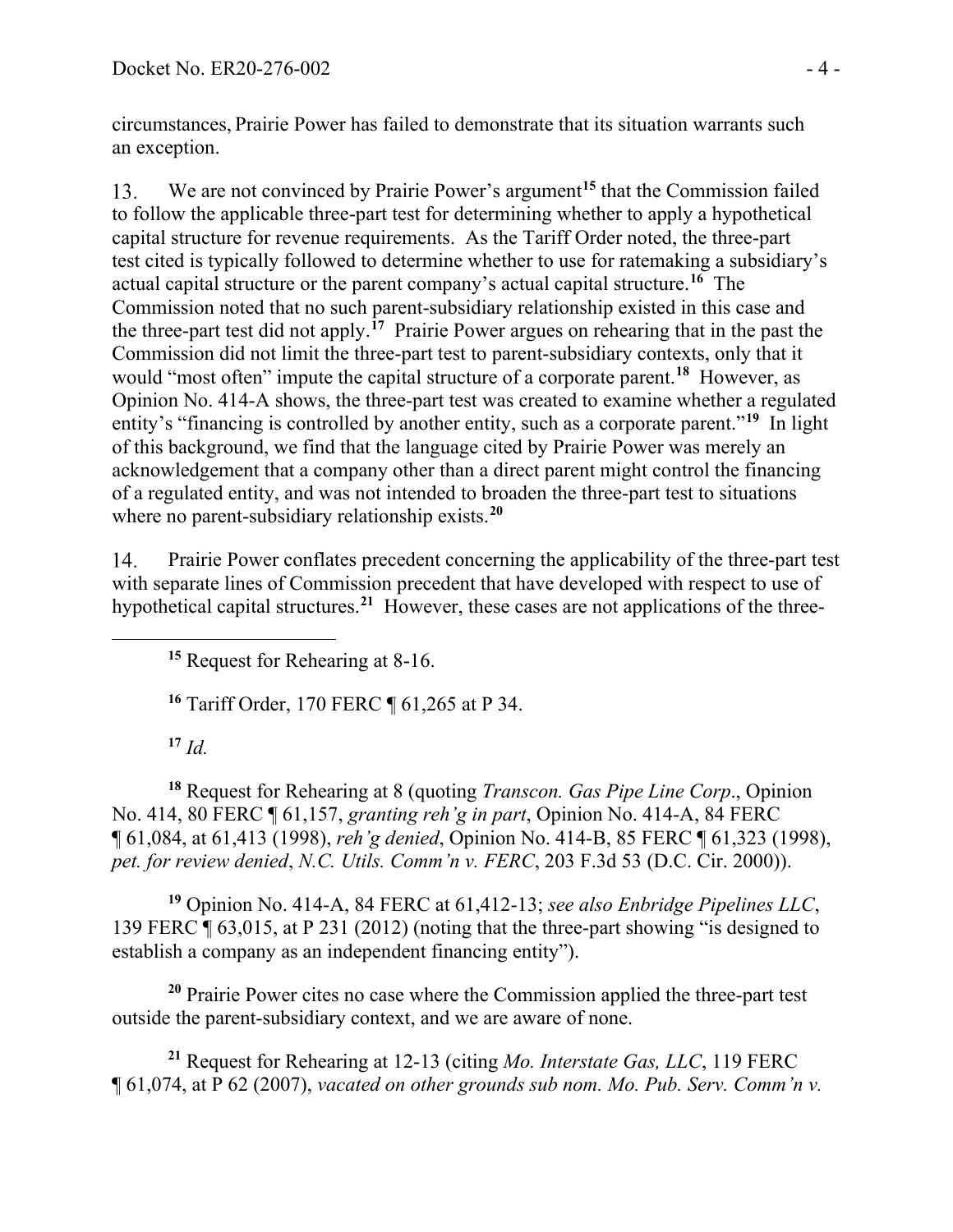part test at all, but rather stand for the proposition that "the Commission may use a hypothetical capital structure if the capital structure of the entity obtaining the financing is anomalous."**[22](#page-4-0)**

15. We are not persuaded that Prairie Power's situation is anomalous such that it warrants a hypothetical capital structure. The Commission has stated that two circumstances demonstrate that a structure is anomalous: when "(a) the capital structure of the financing entity is not representative of the regulated [entity's] risk profile, or (b) the capital structure is different from the capital structure approved for other [regulated entities], or if a [discounted cash flow (DCF)] analysis is performed, outside the range of the proxy group used in the DCF analysis."**[23](#page-4-1)** Here, the financing entity and the regulated entity are the same, and so the risk profile is identical. Prairie Power argues that its capital structure fits in the second type of circumstance demonstrating anomalousness because Prairie Power is taking on higher risk than its peers based on the fact that it has a high amount of debt compared to equity.<sup>[24](#page-4-2)</sup> However, when evaluating the second type of circumstance, the analysis "is performed primarily to determine if the equity component of the capital structure of the financing entity (either the pipeline or its parent) is atypically high" and "'[i]n general, the Commission does not impute equity because this can over compensate the equity holder at the expense of the ratepayer.'"**[25](#page-4-3)** Thus, as the Commission found in the Tariff Order, **[26](#page-4-4)** the factual circumstances presented by Prairie Power are not comparable to precedent finding that an entity's actual capital structure was anomalous.

Moreover, the Commission did not reject Prairie Power's request for hypothetical 16. capital structure solely because of its reliance on the three-part test. Rather, the Commission reviewed all evidence and precedent that Prairie Power submitted – including responses to the Commission's deficiency letter regarding, credit ratings

<span id="page-4-0"></span>*FERC*, 601 F.3d 581 (D.C. Cir. 2010); *High Island Offshore Sys., L.L.C.*, 107 FERC ¶ 63,019 (2004), *order on initial decision*, 110 FERC ¶ 61,043, at PP 143-147 (2005)).

**<sup>22</sup>** *High Island Offshore Sys.*, 110 FERC ¶ 61,043 at P 143.

**<sup>23</sup>** *Id*. (quoting *Enbridge Pipelines (KPC)*, 109 FERC ¶ 61,042, at P 89 (2004)).

<span id="page-4-2"></span><span id="page-4-1"></span>**<sup>24</sup>** Request for Rehearing at 15-16. Prairie Power's arguments are limited to generalities. It does not identify a target credit rating or how its proposal would affect that rating or cash flow targets.

<span id="page-4-4"></span><span id="page-4-3"></span>**<sup>25</sup>** *Enbridge Pipelines (KPC)*, 109 FERC ¶ 61,042 at PP 92-94 (quoting *Transcontinental Gas Pipe Line Co.,* 71 FERC ¶ 61,305, at 62,193 n.14 (1995)).

**<sup>26</sup>** Tariff Order, 170 FERC ¶ 61,265 at P 35.